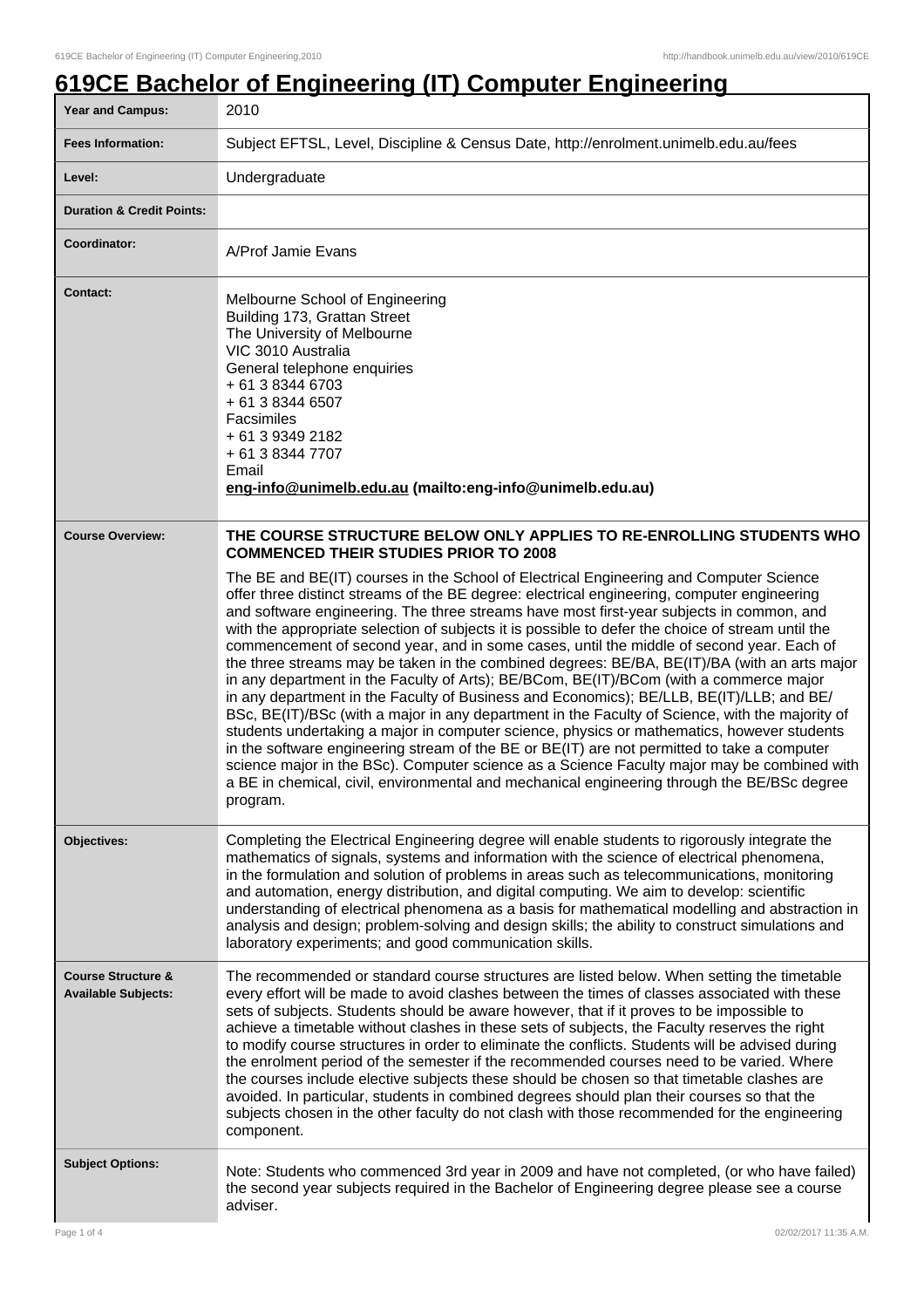## The following 300 Level Electrical Subjects are available in 2010

| <b>Subject</b>                                 | <b>Study Period Commencement:</b> | <b>Credit</b><br>Points: |
|------------------------------------------------|-----------------------------------|--------------------------|
| <b>ELEN30011 Electrical Device Modelling</b>   | Semester 2                        | 12.50                    |
| ELEN30013 Electronic System Implementation     | Semester 2                        | 12.50                    |
| ELEN30001 Control 1 (Classical Control)        | Semester 1                        | 12.50                    |
| ELEN30002 Stochastic Signals and Systems       | Semester 1                        | 12.50                    |
| ELEN30005 Fields and Transmission Lines        | Semester 1                        | 12.50                    |
| ELEN30007 Electronic Circuit Design 2          | Semester 1                        | 12.50                    |
| SWEN20003 Object Oriented Software Development | Semester 2                        | 12.50                    |
| <b>ELEN30003 Communication Systems</b>         | Semester 2                        | 12.50                    |

Credit may not be obtained for:

both 431-330 Design laboratory and 431-305 Electrical System Implementation both431-303 Electrical Device Modelling and431-328 Digital Systems3

## **Fourth year**

| <b>Subject</b>                                          | <b>Study Period Commencement:</b> | <b>Credit</b><br>Points: |
|---------------------------------------------------------|-----------------------------------|--------------------------|
| ELEN40001 Project Work                                  | Year Long                         | 25                       |
| ELEN40010 Digital Systems 4: High Speed Systems         | Semester 2                        | 12.50                    |
| 433-353 Networks and Communications                     | Not offered 2010                  |                          |
| <b>COMP30017 Operating Systems and Network Services</b> | Semester 1                        | 12.50                    |

Approved CSSE 300 level 12.5

Elective(s) (37.5 points in total) - Elective subjects may be taken from Electrical Engineering electives, 300-level and 400-level Computer Science subjects and subjects offered by other departments.

Computer Engineering students choosing the elective subjects are reminded they must include 25 points from management or non-technical subjects. The selection of elective subjects may be restricted by timetable and pre-requisite requirements.

## **Electrical Engineering Electives**

| <b>Subject</b>                                     | <b>Study Period Commencement:</b> | <b>Credit</b><br>Points: |
|----------------------------------------------------|-----------------------------------|--------------------------|
| ELEN40003 Digital Communications                   | Semester 1                        | 12.50                    |
| ELEN40004 Signal Processing 2                      | Semester 1                        | 12.50                    |
| ELEN40005 Communication Networks                   | Semester 1                        | 12.50                    |
| ELEN40006 Directed Study 4.1                       | Semester 1                        | 12.50                    |
| ELEN40013 Electronic Circuit Design 3              | Semester 1                        | 12.50                    |
| ELEN40008 Wireless Communication                   | Semester 2                        | 12.50                    |
| ELEN40007 Control 2 (Advanced Control)             | Semester 2                        | 12.50                    |
| ELEN40009 RF, Microwave and Optoelectronic Systems | Semester 2                        | 12.50                    |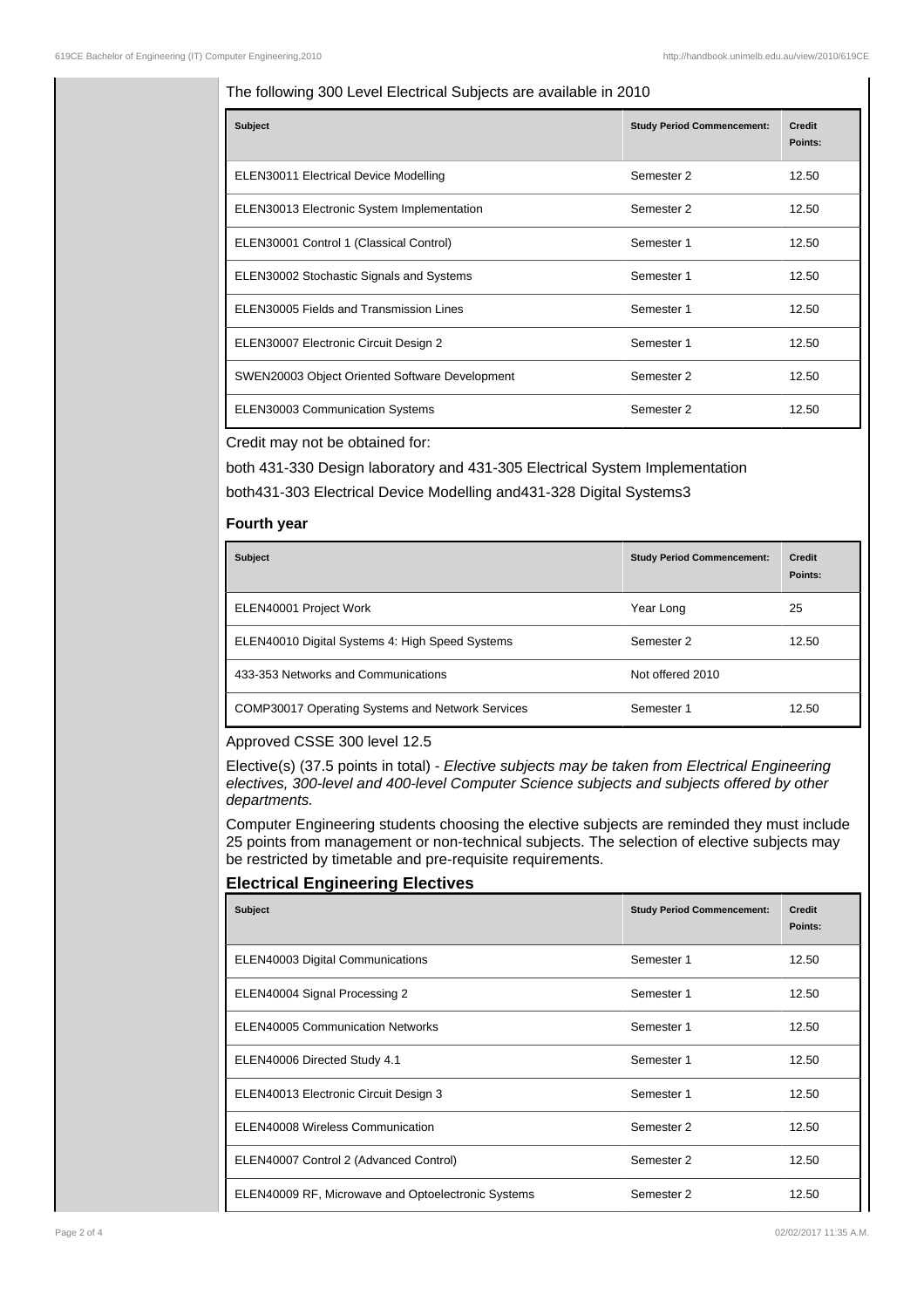|                            | ELEN40010 Digital Systems 4: High Speed Systems                                                                 | Semester 2                             | 12.50                    |
|----------------------------|-----------------------------------------------------------------------------------------------------------------|----------------------------------------|--------------------------|
|                            | ELEN40011 Directed Study 4.2                                                                                    | Semester 2                             | 12.50                    |
|                            | <b>Computer Science Electives</b><br>300-level Electives<br>Note: These electives may not be offered every year |                                        |                          |
|                            | <b>Subject</b>                                                                                                  | <b>Study Period Commencement:</b>      | <b>Credit</b><br>Points: |
|                            | 433-332 Operating Systems                                                                                       | Not offered 2010                       |                          |
|                            | 433-380 Graphics and Computation                                                                                | Not offered 2010                       |                          |
|                            | COMP30013 Directed Study 3A                                                                                     | Summer Term, Semester<br>1, Semester 2 | 12.50                    |
|                            | COMP30014 Directed Study 3B                                                                                     | Summer Term, Semester<br>1, Semester 2 | 12.50                    |
|                            | COMP30017 Operating Systems and Network Services                                                                | Semester 1                             | 12.50                    |
|                            | COMP30005 Professional Issues in Computing                                                                      | Semester 2                             | 12.50                    |
|                            | 433-361 Programming Language Implementation                                                                     | Not offered 2010                       |                          |
|                            | SWEN30006 Software Modelling and Design                                                                         | Semester 1                             | 12.50                    |
|                            | SWEN30007 Software Systems Project                                                                              | Semester 2                             | 12.50                    |
|                            | 400-level Electives<br>Note: These electives may not be offered every year                                      |                                        |                          |
|                            | <b>Subject</b>                                                                                                  | <b>Study Period Commencement:</b>      | <b>Credit</b><br>Points: |
|                            | 433-421 Web Technologies and Applications                                                                       | Not offered 2010                       |                          |
|                            | 433-484 Machine Learning                                                                                        | Not offered 2010                       |                          |
|                            | COMP40020 Directed Study 4A                                                                                     | Summer Term, Semester<br>1, Semester 2 | 12.50                    |
|                            | COMP40021 Directed Study 4B                                                                                     | Summer Term, Semester<br>1, Semester 2 | 12.50                    |
|                            | 433-441 System Modelling and Analysis                                                                           | Not offered 2010                       |                          |
|                            | 433-421 Web Technologies and Applications                                                                       | Not offered 2010                       |                          |
|                            | SWEN90006 Software Engineering Methods                                                                          | Semester 2                             | 12.50                    |
|                            | 433-450 Computational Gene Expression                                                                           | Not offered 2010                       |                          |
| <b>Entry Requirements:</b> | There will be no further entry into this course.                                                                |                                        |                          |

Core **Requ**